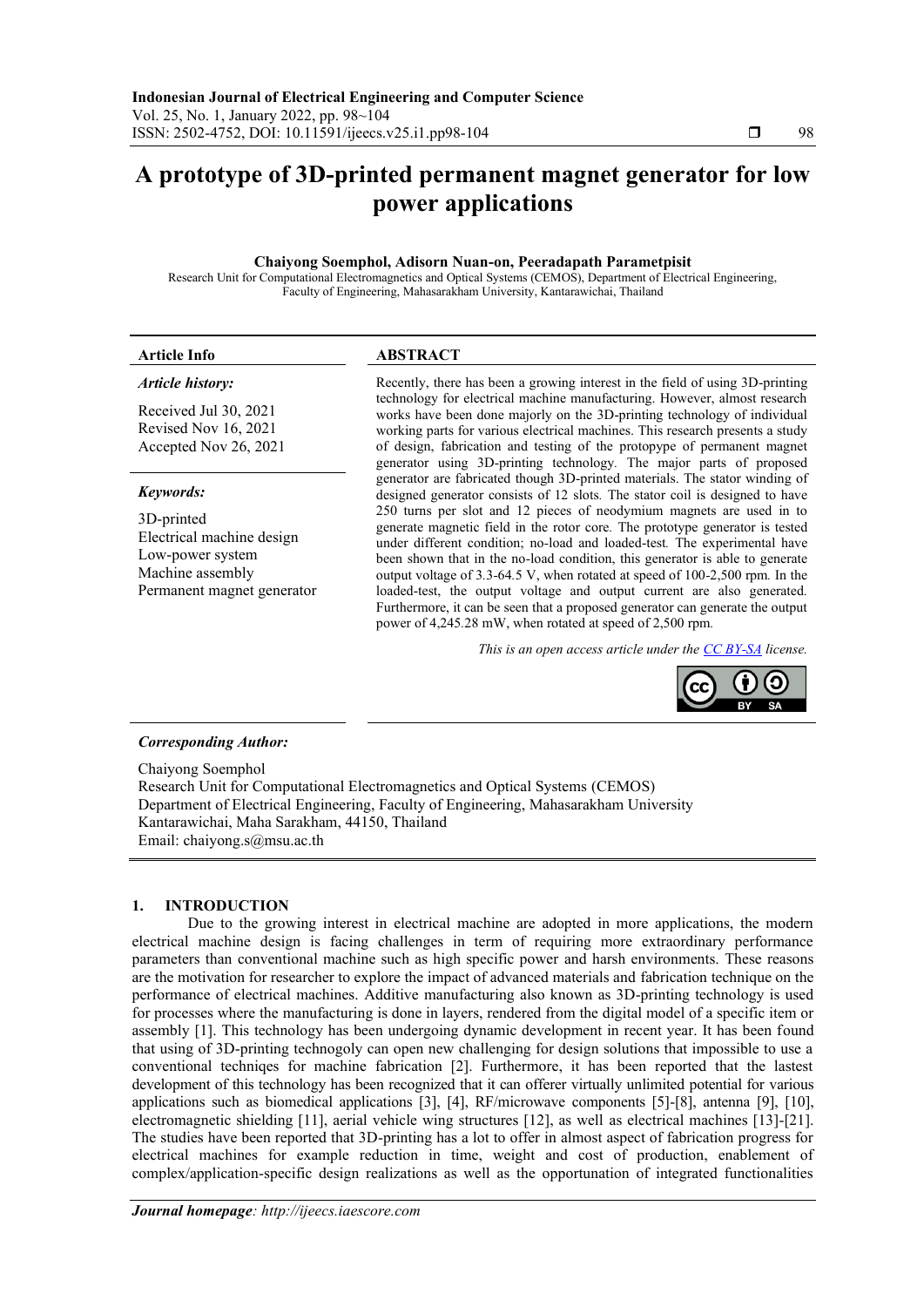within individual assemblies [1]. In recently, research work of 3D-printing has been done majorly on individual working parts for various electrical machines for instance coils or windings [13], [14], permanent magnets (PM) [15]-[18], and stator/rotor packs [19], [20]. Furthermore, the research has been presented a using of 3D-printed to fabricate prototype axial flux switched reluctance electrical machine [21].

Permanent magnet generator is one of electrical machine type that commonly used in a renewable power generation system [22]-[25]. There is no need of a separate dc source for the excitation for this generator type. It can generate the magnetic field and directly generate an output votage when the rotor is rotated. Permanent magnet generator offers the many advantages over traditional alternating current (AC) alternator systems. One of the main advantages of permanent magnet generator is physical benefits. This machine can design to reduce in weight and length, as well as it is easy to couple with other electronic device. Due to the promising aspect of what 3D-printing technology has to offer, it has also attracted interest from the permanent magnet generator construction. Several designs of permanent magnet generators using 3Dprinting technology have been proposed such as triboelectric generator [26], [27], electrostatic generator [28] as well as permanent magnet generator [29]-[31]. However, almost research works about 3D-printed generator are currently on initial stages of development. A completed 3D-printed permanent magnet generator for large-scale production and industrial applications are a work that have not been accomplished.

In this work, we have been investigated the possibilities of implementing 3D-printed materials for using as permanent magnet generator components. Following sections will explain the design of 3D-printed generator, fabrication, and the last one is a testing of the prototype 3D-printed generator. The results from noload and nominal load operation are presented. Such results demonstrate the pracicability of proposed generator for the low power system.

### **2. RESEARCH METHOD**

Generally, the excitation of permanent magnet generator is provided with the permanent magnet instead of the external excitation source. The working of the permanent magnet generator depends on the field produced by the permanent magnet attached at the rotor of the generator for the conversion of mechanical energy into electrical energy. In this work, the prototype of generator consists of geometry design of stator, rotor, coil, magnet, both air gap of stator and rotor. This research is initiated by designing the stator winding. The design of stator winding is influenced by the number of slots in the stator, number of pole, the width of slot as well as the type and cross sectional area of wire [32]. While the rotor core design depends on the number of magnets, the dimension and the density of magnetic flux that can be found in the market and the installation of magnets in the rotor core [33]. In this work, the 3D-printed generator in [29] is developed to has better performance. The main criteria for parameter selections are the cost and the generator performance. The initialized geometry design of permanent magnet generator can be seen in Table 1.

| able 1. Dimensions of proposed generat |                  |
|----------------------------------------|------------------|
| Parameters                             | Value            |
| Pole numbers                           | 12.              |
| Stator slot for winding                | 12.              |
| Roter diameter                         | $85 \text{ mm}$  |
| Lengnt of stator stack                 | $150 \text{ mm}$ |
| Stator inner diameter                  | $90 \text{ mm}$  |
| Stator outer diameter                  | $130 \text{ mm}$ |
| Air gab length                         | $2.5 \text{ mm}$ |
| Magnet dimenion                        | $50x15x5$ mm     |

Table 1. Dimensions of proposed generator

The stator winding of proposed generator is designed to has 250 turns on each slot. An AG27 copper conductor wire is used for stator winding. For winding the coils, it is essential to carefully count the turns, to make sure one turn of copper conductor is set next to the other and to tense the conductor enough, as this results in less gaps in between the turns of copper conductors and thus more successful coils [25]. The rotor has a permanent magnet that connected to the bearing rotating on the shaft. The shaft diameter of generator is designed to guarantee the safe transfer of the mechanical power from the driver unit to the generator. Highstrength 12 pieces of neodymium magnets are used to produce the external magnetic fields in a rotor. The reason to use neodymium magnets for this generator because these materials are reasonably easy to find and there are stronger magnets for less volume when compared to other magnets [29].

In this work, the Meta Bolt V2 3D-printer is used to construct the prototype generator. Polylactic acid (PLA) is used as 3D printing filament. The reason to use PLA filament because it is easy to use and is made from renewable resources and thus, biodegradable. The printer is controlled via Repetier Software. The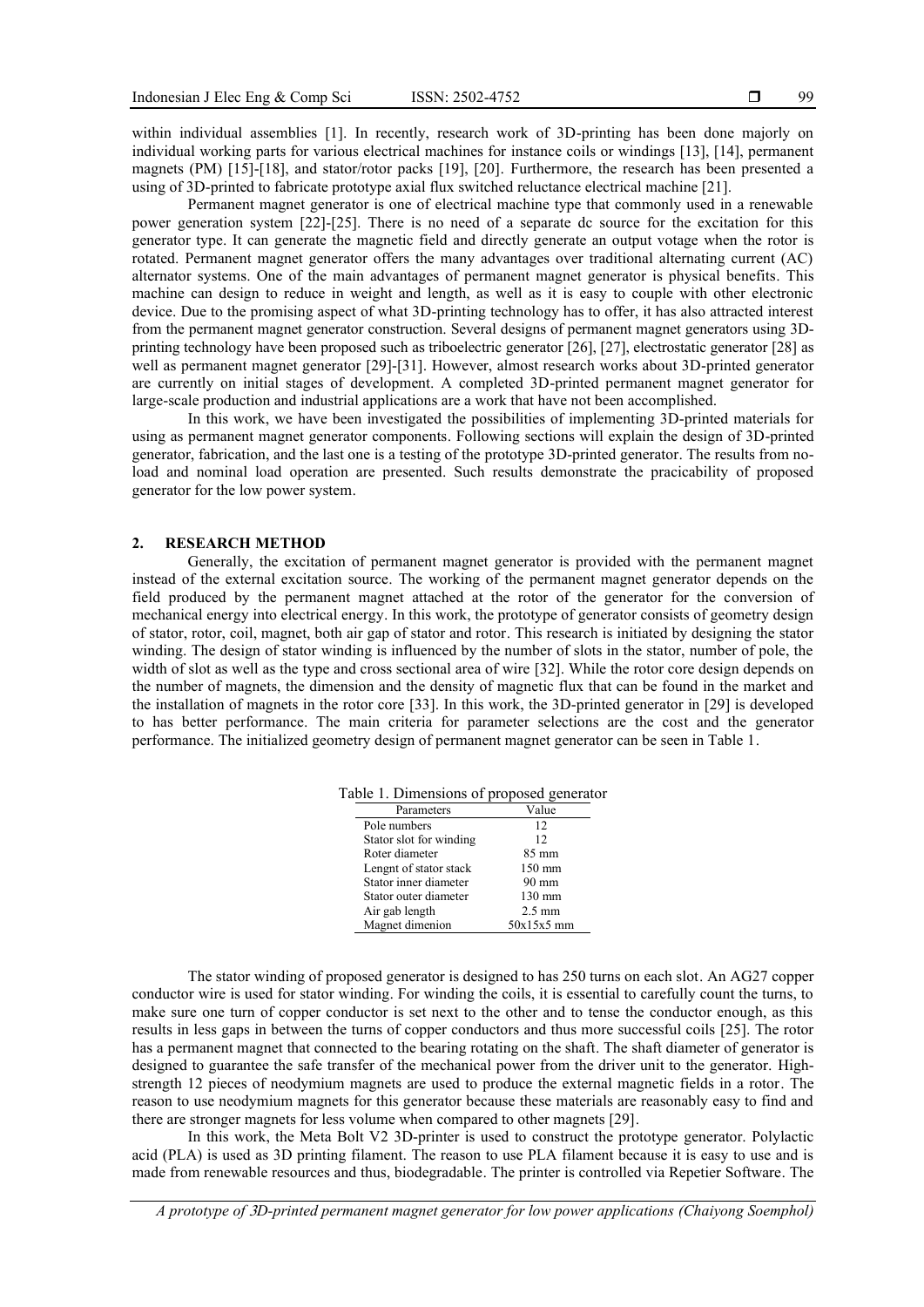temperature of the nozzle and heating bed are set to 220 and 60 ̊C, respectively. Normal PLA filament with 1.75 mm of diameter is used to construct stator and rotor. The layer height or layer resolution and printing speed are chosen to be 0.2  $\mu$ m and 50 mm/s respectively. In addition, thin supports with a height of 0.2 mm are included via 3D printing in order to mount the generator. These supports are thin enough to have a negligible effect on the generator. The stator, rotor and completed permanent magnet generator using 3Dprinter are presented in Figures 1(a)-(c).



Figure 1. Fabricated of 3D-printed permanent magnet generator: (a) stator with copper winding, (b) rotor core with 12 poles permanent magnet, and (c) completely assembled generator

## **3. EXPERIMENTAL SETUP**

The prototype of a 3D-printed permanent magnet generator is tested in the laboratory. The experimental setup is shown in Figure 2. The generator is rotated by using a direct current (DC) motor equipped with servo brake and speed controller. The experiments are conducted in two conditons. First, the generator is running without any load for observing an amout of voltage that proposed generator can be produced. For the second condition, the generator is running with a load of 7 W bulb. The current that produced from the second experiment can be conducted by Ampere meter while voltage of all experiments can be monitored by Voltmeter. The prototype of a 3D-printed permanent magnet generator is tested with rotational speed from 100-2,500 rpm.



Figure 2. Experimental setup of testing of the 3D-printed permanent magnet generator

## **4. RESULTS AND DISCUSSION**

## **4.1. No-load test of 3D-printed permanent magnet generator**

The measurment results of voltage produced from the 3D-printed permanent magnet generator in no-load condition with different speed test are demonstrated in Table 2. It can be seen that when the generator is rotated at speed 100 rpm, a voltage of 3.3 V is generarated. When the rotation speed is increased to 2,500 rpm, output voltage of 64.5 V is generated. By varying the rotation speed ranging from 100 to 2,500 rpm, the generated output voltage will be increased from 3.3 to 64.5 V. From these experimental results it can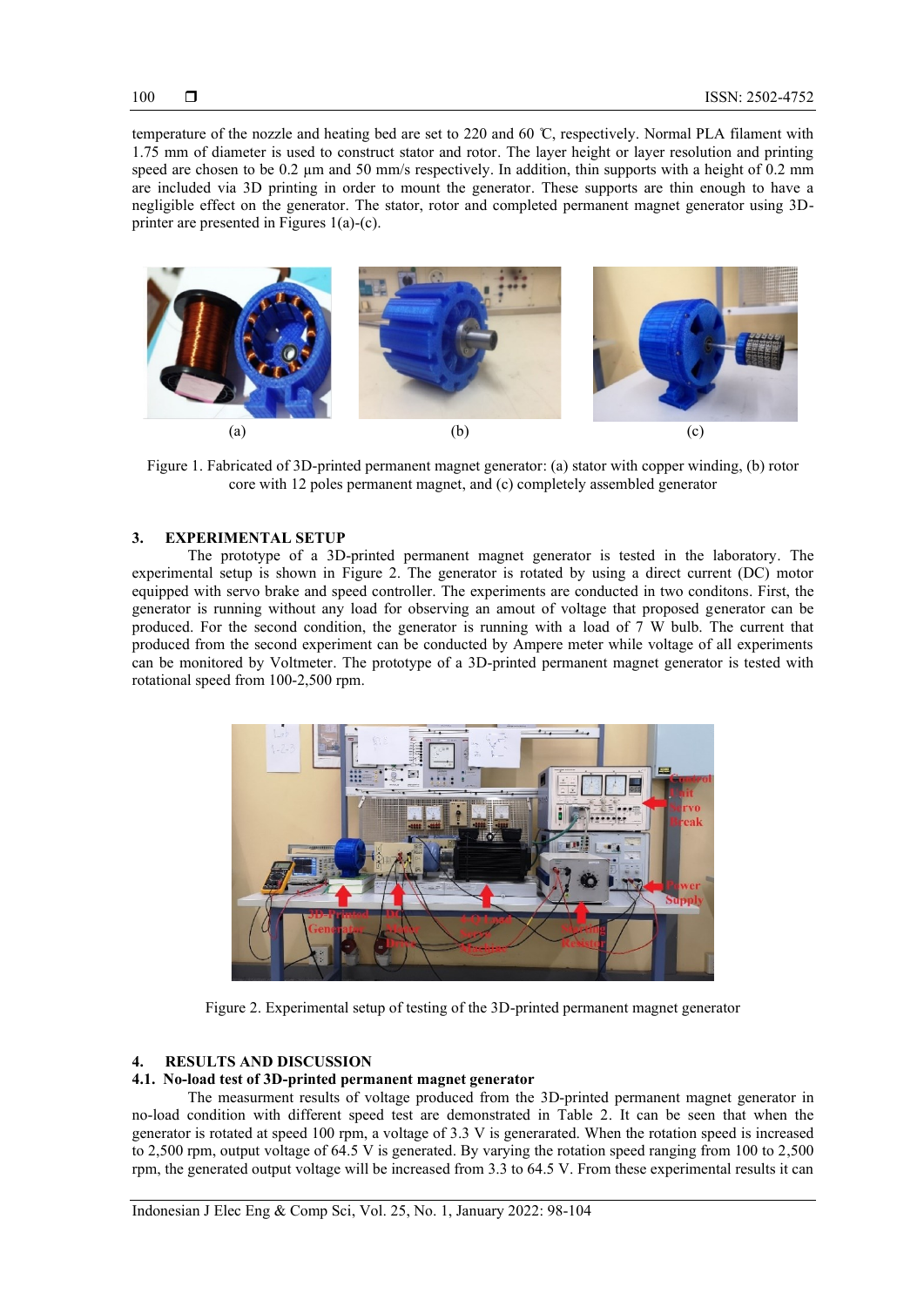be summarized that increasing the speed of generator will increase the generated voltage as shown the relationship between rotation speed and output voltage in Figure 3.

| Table 2. The results of no-load test |             |             |  |  |
|--------------------------------------|-------------|-------------|--|--|
|                                      | Speed (rpm) | Voltage (V) |  |  |
|                                      | 100         | 3.3         |  |  |
|                                      | 200         | 5.7         |  |  |
|                                      | 300         | 8.2         |  |  |
|                                      | 400         | 11.2        |  |  |
|                                      | 500         | 13.8        |  |  |
|                                      | 600         | 16.4        |  |  |
|                                      | 700         | 19.3        |  |  |
|                                      | 800         | 21.8        |  |  |
|                                      | 900         | 24.5        |  |  |
|                                      | 1,000       | 27.1        |  |  |
|                                      | 1,100       | 29.6        |  |  |
|                                      | 1,200       | 32.5        |  |  |
|                                      | 1,300       | 35.2        |  |  |
|                                      | 1,400       | 37.7        |  |  |
|                                      | 1,500       | 40.4        |  |  |
|                                      | 1,600       | 41.4        |  |  |
|                                      | 1,700       | 44.1        |  |  |
|                                      | 1,800       | 46.5        |  |  |
|                                      | 1,900       | 49.2        |  |  |
| 2,000                                |             | 51.7        |  |  |
| 2,100                                |             | 54.4        |  |  |
| 2,200                                |             | 57.1        |  |  |
| 2,300                                |             | 59.7        |  |  |
| 2,400                                |             | 62.2        |  |  |
|                                      | 2,500       | 64.8        |  |  |
|                                      |             |             |  |  |
|                                      |             |             |  |  |
| 80                                   |             |             |  |  |
| 60                                   |             |             |  |  |
| 40                                   |             |             |  |  |
| $\epsilon$<br>20                     |             |             |  |  |
|                                      |             |             |  |  |
| $\bf{0}$                             |             |             |  |  |
|                                      |             |             |  |  |
|                                      |             |             |  |  |
| <b>Generator Speed (rpm)</b>         |             |             |  |  |

Figure 3. The relationship between rotation speed and output voltage

## **4.2. Loaded-test of 3D-printed permanent magnet generator**

Output Voltage

In the second experiment, a 7 W bulb is connected to the output of 3D-printed permanent magnet generator. The first column of Table 3 and Figure 4(a) show the voltage produced when applied the load to the generator. It can be seen that when the generator is rotated at speed 100 rpm, a voltage of 2.9 V is generarated. When the rotation speed is increased to 2,500 rpm, a voltage of 62.8 V is generated. From these results it can be observed that the production of voltage slightly reduces when compared with the first experimental. Moreover, column 3 of Table 3 shows the current flow to the load, it can be seen that the increasing output current is also depend on increasing the testing speed of generator. From the experimental, it can archive a maximum output current about 67.6 mA at rotation speed of 2,500 rpm.

In addition, column 4 of Table 3 and Figure 4(b) shows the output power that produced from the 3D-printed permanent magnet generator. It has been shown that the output power is also depend on the rotation speed. When the rotation speed is increased to 2,500 rpm, an output power of 4,245.28 mW is generated. This result shows a good possibility of using 3D printer to fabricate permanent magnet generator for low power system.

The comparision of the generator fabricated by using 3D-printed materials is summarized in Table 4. It can be seen that 3D-printed can be used to make the different type of generator. In the case of permanent magnet generator, PLA material is the material that is used the most. As it can be seen from the data in Table 4, our proposed generator can generate lower power than previous work in [30], [31]. However, in this work the generator is tested with lower rotation speed.

*A prototype of* 3*D-printed permanent magnet generator for low power applications (Chaiyong Soemphol)*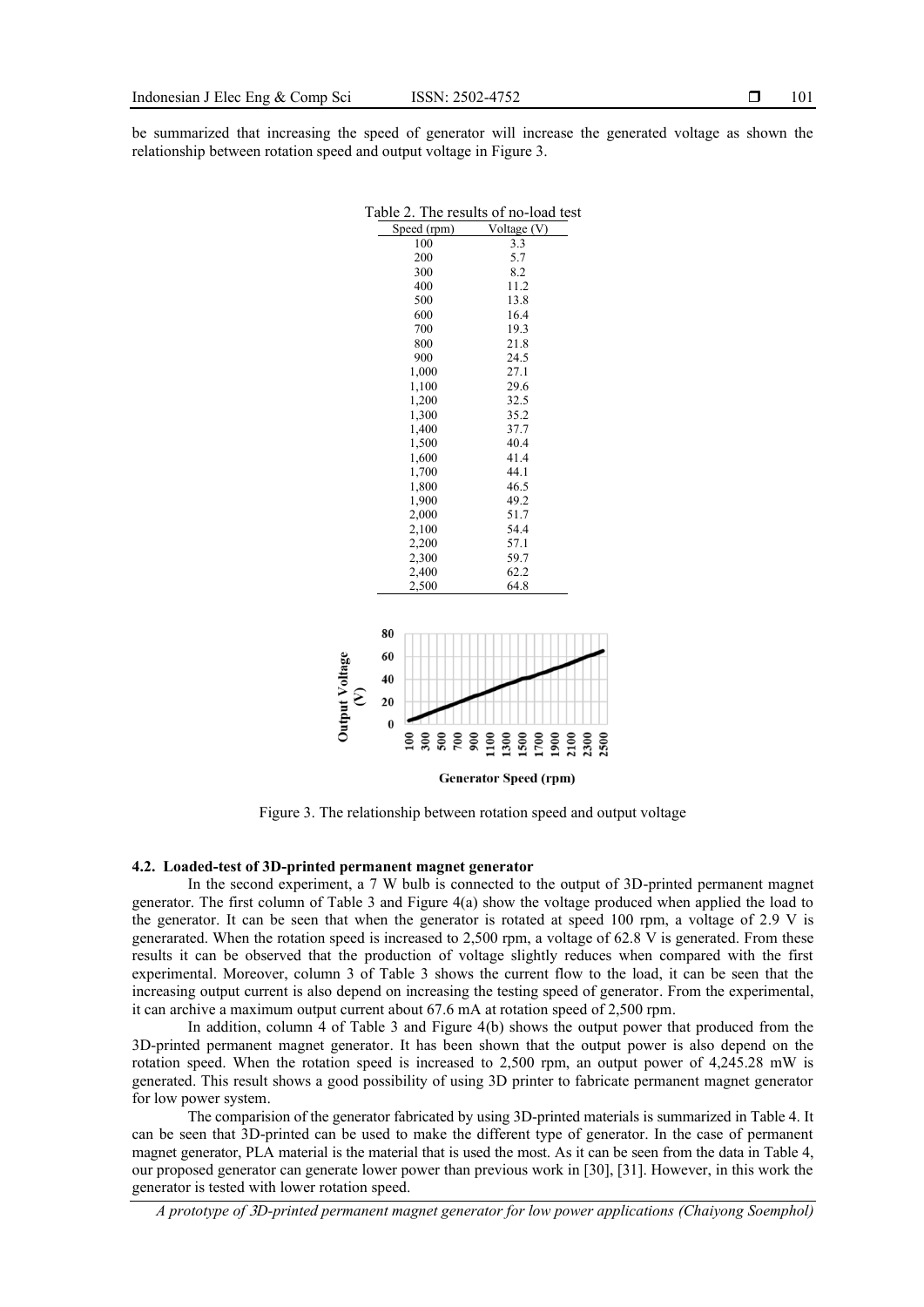| Table 3. The results of load test |             |              |            |  |
|-----------------------------------|-------------|--------------|------------|--|
| Speed (rpm)                       | Voltage (V) | Current (mA) | Power (mW) |  |
| 100                               | 2.9         | 0.4          | 1.168      |  |
| 200                               | 5.1         | 5.1          | 26.01      |  |
| 300                               | 7.7         | 7.9          | 60.83      |  |
| 400                               | 10.3        | 10.2         | 105.06     |  |
| 500                               | 12.7        | 12.9         | 163.83     |  |
| 600                               | 14.9        | 15.3         | 227.97     |  |
| 700                               | 17.6        | 18.1         | 318.56     |  |
| 800                               | 20.3        | 20.6         | 418.18     |  |
| 900                               | 22.7        | 23.3         | 528.91     |  |
| 1,000                             | 25.3        | 25.9         | 655.27     |  |
| 1,100                             | 27.7        | 28.7         | 794.99     |  |
| 1,200                             | 30.3        | 31.4         | 951.42     |  |
| 1,300                             | 32.7        | 34.1         | 1115.07    |  |
| 1,400                             | 35.1        | 36.8         | 1291.68    |  |
| 1,500                             | 37.5        | 39.5         | 1481.25    |  |
| 1,600                             | 40.2        | 43.1         | 1732.62    |  |
| 1,700                             | 42.4        | 45.9         | 1946.16    |  |
| 1,800                             | 44.9        | 48.7         | 2186.63    |  |
| 1,900                             | 47.1        | 51.6         | 2430.36    |  |
| 2,000                             | 49.7        | 54.8         | 2723.56    |  |
| 2,100                             | 52.3        | 57.5         | 3007.25    |  |
| 2,200                             | 54.2        | 60.7         | 3289.94    |  |
| 2,300                             | 57.4        | 63.3         | 3633.42    |  |
| 2,400                             | 59.7        | 66.1         | 3946.17    |  |
| 2,500                             | 62.8        | 67.6         | 4245.28    |  |



Figure 4. Output voltage and output power of proposed generator with the loaded-test: (a) the relationship between rotation speed and output voltage and (b) the relationship between rotation speed and output power

| Table 4. Comparision of 3D-printed based generator |                            |             |                        |  |  |
|----------------------------------------------------|----------------------------|-------------|------------------------|--|--|
| Ref.                                               | Generator type             | Material    | Maximum Output         |  |  |
| [26]                                               | Triboelectric generator    |             | 3.9 V                  |  |  |
| [28]                                               | Electrostatic generators   | ABS plastic | 15uW                   |  |  |
| [29]                                               | permanent magnet generator | <b>PLA</b>  | $1,136$ mV             |  |  |
| $[30]$                                             | permanent magnet generator | <b>PLA</b>  | 5,000 mW $@6,000$ rpm  |  |  |
| [31]                                               | permanent magnet generator | PLA         | 10,300 mV $@5,000$ rpm |  |  |

This work permanent magnet generator PLA  $4.245.28 \text{ mW}$   $\omega$   $2.500 \text{ mm}$ 

## **5. CONCLUSION**

In this paper, we have studied a possibility to construct the permanent magnet generator using 3Dprinting technology. The experiments with prototype of 3D-printed permanent magnet generator are presented. As a result, when the rotation speed at 2,500 rpm, the proposed 3D-printed permanent magnet generator can generate maximum output voltage of 64.8 and 62.8 V, for no-load and with load condition, respectively. Moreover, it has been found that this generator can generate the output power of 4,245.28 mW in loaded-test. This amount of output power can be used in a low-power system. The results and discussion that presented in the paper could be beneficial for future design of efficient and reliable 3D-printed permanent magnet generator for low power system.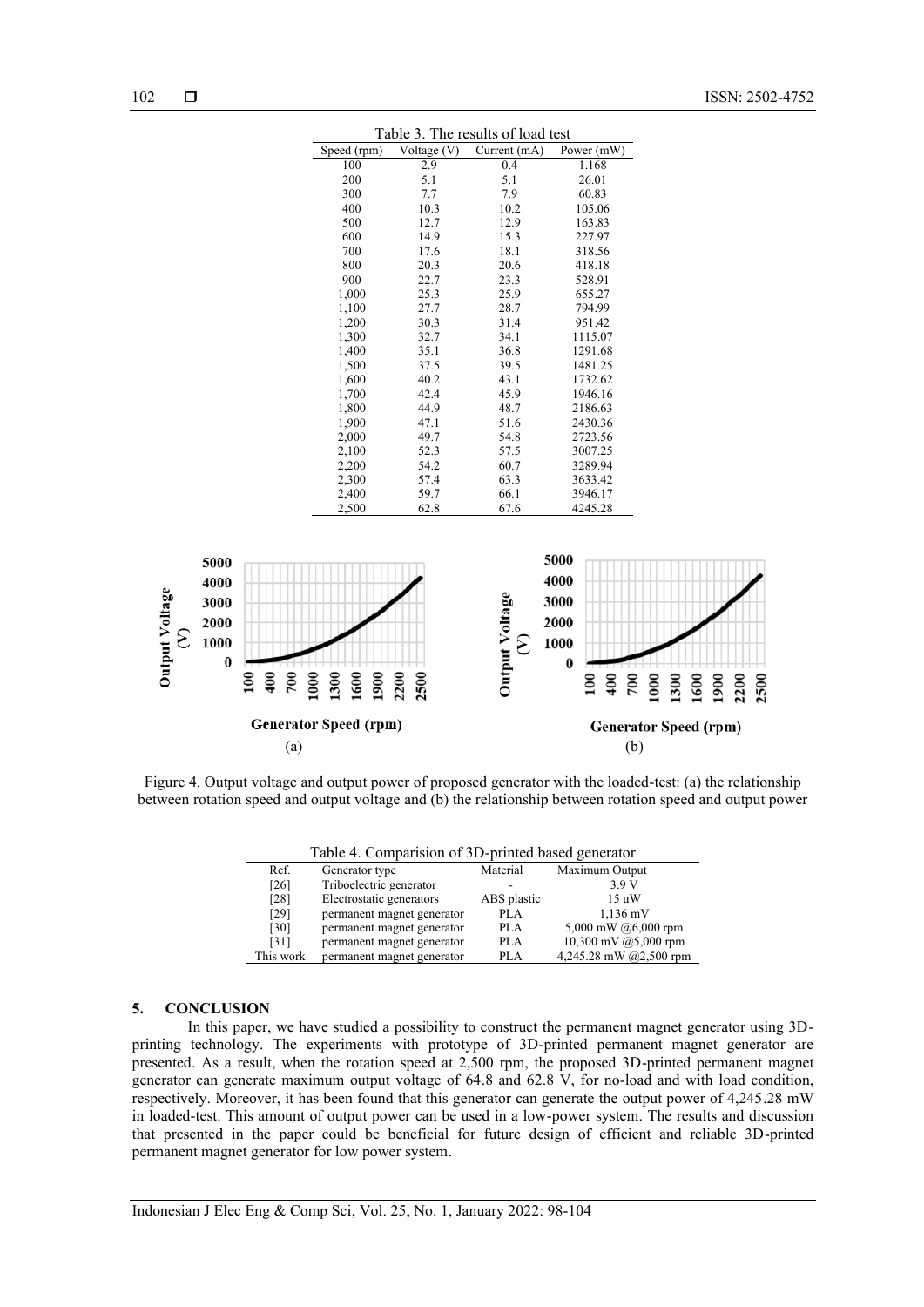#### **ACKNOWLEDGEMENTS**

This research project was financially supported by Faculty of Engineering, Mahasarakham University (Fiscal.year 2019). The author also thanks Mr. Yossapat Phosophar; students of Department of Electrical Engineering who assisted in the construction of the generator presented in this paper.

#### **REFERENCES**

- [1] M. U. Naseer, A. Kallaste, B. Asad, T. Vaimann, and A. Rassolkin, "A review on additive manufacturing possibilities for electrical machines," *Energies*, vol. 14, no. 7, pp. 1940, Mar. 2021, doi: 10.3390/en14071940.
- [2] R. Wrobel and B. Mecrow, "Additive manufacturing in construction of electrical machine," in *Proc. 2019 IEEE Workshop on Elec. Mach. Design, Con. and Dia. (WEMDCD),* Apr. 2019, doi: 10.1109/WEMDCD.2019.8887765.
- [3] K. Wang, C. Wu, Z. Qian, C. Zhang, B. Wang, and A. M. Vannan, "Dual-material 3D printed metamaterials with tunable mechanical properties for patient-specific tissue-mimicking phantoms," *Add. Manu.,*vol. 12, pp. 31-37, Oct. 2016, doi: 10.1016/j.addma.2016.06.006.
- [4] K. Wang, C. Wu, Z. Qian, C. Zhang, B. Wang, A. M. Vannan, and M. J. Wang, "Controlling the mechanical behavior of dualmaterial 3D printed meta-materials for patient-specific tissue-mimicking phantoms," *Mat. and Des.*, vol. 90, pp. 704-712, 2016, doi: 10.1016/j.matdes.2015.11.022.
- [5] M. D'Auria *et al.,* "3-D Printed metal-pipe rectangular waveguides," *IEEE Trans. on Comp., Pack. and Manu. Tech.*, vol. 5, no. 9, pp. 1339-1349, Sep. 2015, doi: 10.1109/TCPMT.2015.2462130.
- [6] W. J. Otter *et al*., "3D printed 1.1 THz waveguides," *Elec. Lett.*, vol. 53, no. 7, pp. 471-473, Mar. 2017, doi: 10.1049/el.2016.4662.
- [7] J. Tak, D.-G. Kang, and J. Choi, "A lightweight waveguide horn antenna made via 3D printing and conductive spray coating," *Micr. and Opti. Tech. Lett.*, vol. 59, pp. 727, Jan. 2017, doi: 10.1002/mop.30374.
- [8] L. S. Araujo *et al*., "3-D printed band-pass combline filter," *Micr. and Opti. Tech. Lett.*, vol. 59, p. 1388, Mar. 2017, doi: 10.1002/mop.30547.
- [9] S. Jun *et al.,* "Circular polarised antenna fabricated with low-cost 3D and inkjet printing equipment," *Elec. Lett.*, vol. 53, no. 6, pp. 370-371, 2017, doi: 10.1049/el.2016.4605.
- [10] K. So, K. Luk, C. Chan, and K. Chan, "3D Printed High Gain Complementary Dipole/Slot Antenna Array," *Appl. Sci*., vol. 8, p. 1410, 2018, doi: 10.3390/app8081410.
- [11] Z. Viskadourakis, K. C. Vasilopoulos, E. N. Economou, C. M. Soukoulis, and G. Kenanakis, "Electromagnetic shielding effectiveness of 3D printed polymer composites," *Appl. Phys. A,* vol. 123, pp. 736, Nov. 2017, doi: 10.1007/s00339-017-1353-z.
- [12] S. K. Moon, Y. E. TanJihong, and H. Y. J. Yoon, "Application of 3D printing technology for designing light-weight unmanned aerial vehicle wing structures," *Int. J. of Prec. Eng. and Manu. -Green Tech.*, vol. 1, no. 3 pp. 223-228, Apr. 2014, doi: 10.1007/s40684-014-0028-x.
- [13] N. Simpson, D. J. North, S. M. Collins, and P. H. Mellor, "Additive manufacturing of shaped profile windings for minimal AC loss in electrical machines," *IEEE Trans. Ind. Appl.*, vol. 56, no. 3, pp. 2510-2519, May 2020, doi: 10.1109/TIA.2020.2975763.
- [14] N. Simpson and P. H. Mellor, "Additive manufacturing of shaped profile windings for minimal AC loss in electrical machines," in *Proc. IEEE Energy Convers. Congr. Expo.*, pp. 5765-5772, Sep. 2018, doi: 10.1109/ECCE.2018.8557999.
- [15] J. Jacimovic, F. Binda, L. G. Herrmann, F. Greuter, J. Genta, and M. Calvo, "Net shape 3D printed NdFeB permanent magnet," *Adv. Eng. Mat*., vol. 18, pp. 1-9, Nov. 2016, doi: 10.1002/adem.201700098.
- [16] E. M. H. White, A. G. Kassen, E. Simsek, W. Tang, R. T. Ott, and I E. Anderson, "Net shape processing of alnico magnets by additive manufacturing," *IEEE Trans. on Mag*., vol. 53, no. 11, pp. 1-6, Nov. 2017, doi: 10.1109/TMAG.2017.2711965.
- [17] T. N. Lamichhane, L. Sethuraman, A. Dalagan, H. Wang, J. Keller, and M. P. Paranthaman, "Additive manufacturing of soft magnets for electrical machines-a review," *Mater. Today Phys.*, vol. 15, pp. 100255, Dec. 2020, doi: 10.1016/j.mtphys.2020.100255.
- [18] V. Chaudhary, S. A. Mantri, R. V. Ramanujan, and R. Banerjee, "Additive manufacturing of magnetic materials," *Prog. Mater. Sci.,* vol. 114, p. 100688, Oct. 2020, doi: 10.1016/j.pmatsci.2020.100688.
- [19] M. Garibaldi, C. Gerada, I. Ashcroft, and R. Hague, "Free-form design of for production using additive manufacturing," *ASME. J. Mech. Des*., vol. 141, no. 7, p. 071401, July 2019, doi: 10.1115/1.4042621.
- [20] S. Lammers *et al*., "Additive Manufacturing of a lightweight rotor for a permanent magnet synchronous machine," in *Proc. 2016 6 th Inter. Elec. Driv. Prod. Conf. (EDPC)*, Nov. 2016, pp. 41-45, doi: 10.1109/EDPC.2016.7851312.
- [21] H. Tiismus, A. Kallaste, T. Vaimann, A. Rassõlkin, and A. Belahcen, "Additive manufacturing of prototype axial flux switched reluctance electrical machine," in *Proc. 28th Inter. Work. on Elec. Dri.: Imp. Rel. of Elec. Dri. (IWED),* pp. 1-4, Jan 2021, doi: 10.1109/IWED52055.2021.9376337.
- [22] A. Supardi and N. M. Dzikri, "A prototype of low power permanent magnet generator for renewable energy application," *AIP Conf. Proc*., vol. 2114, June 2019, doi: 10.1063/1.5112494.
- [23] L. Soderlund, J.-T. Eriksson, J. Salonen, H. Vihriala, and R. Perala, "A permanent-magnet generator for wind power applications," *IEEE Trans.s on Mag.,*vol. 32, no. 4, pp. 2389-2392, July 1996, doi: 10.1109/20.511354.
- [24] C. C. Hwang, P. H. Tang, and C. M. Chang, "Design and analysis a small permanent-magnet generator for wind power applications," *Adv. Mat. Res.,* vol. 403, pp. 4050-4055, Nov. 2012, doi: 10.4028/www.scientific.net/amr. 403-408.4050.
- [25] K. C. Latoufis, G. M. Messinis, P. C. Kotsampopoulos, and N.D. Hatziargyriou, "Axial flux permanent magnet generator design for low cost manufacturing of small wind turbines," *Wind Eng.,* vol. 36, no. 4, pp. 411-431, 2012, doi: 10.1260/0309-524X.36.4.411.
- [26] R. I. Haque, P. A. Farine, and D. Briand, "3D printed materials based triboelectric device for energy harvesting and sensing," in *Proc. Euro. Conf.,* vol. 1, no. 4, Aug. 2017, pp. 580, doi: 10.3390/proceedings1040580.
- [27] S. Quan, L. Bu, Z. Zhou, W. Xu, B. Liang, and L. Song, "3D-printed novel triboelectric generator based on saw-toothed," in *Proc. 13th IEEE Inter. Conf. on Solid-State and Int. Cir. Tech. (ICSICT)*, Oct. 2016, pp. 263-265, doi: 10.1109/ICSICT.2016.7998893.
- [28] A. C. M. de Queiroz and L. C. M. de Oliveira Filho, "Energy harvesting with 3D-printed electrostatic generators," *IEEE 7th Latin American Symp. on Cir. & Sys. (LASCAS),* pp. 127-130, Mar. 2016, doi: 10.1109/LASCAS.2016.7451026.
- [29] C. Soemphol and N. Angkawisitittpan, "3D-printed materials based low speed permanent magnet generator for energy havesting applications," *Materials Today: Proceeding*, vol. 22, pp. 180-184, 2020, doi: 10.1016/j.matpr.2019.08.034.